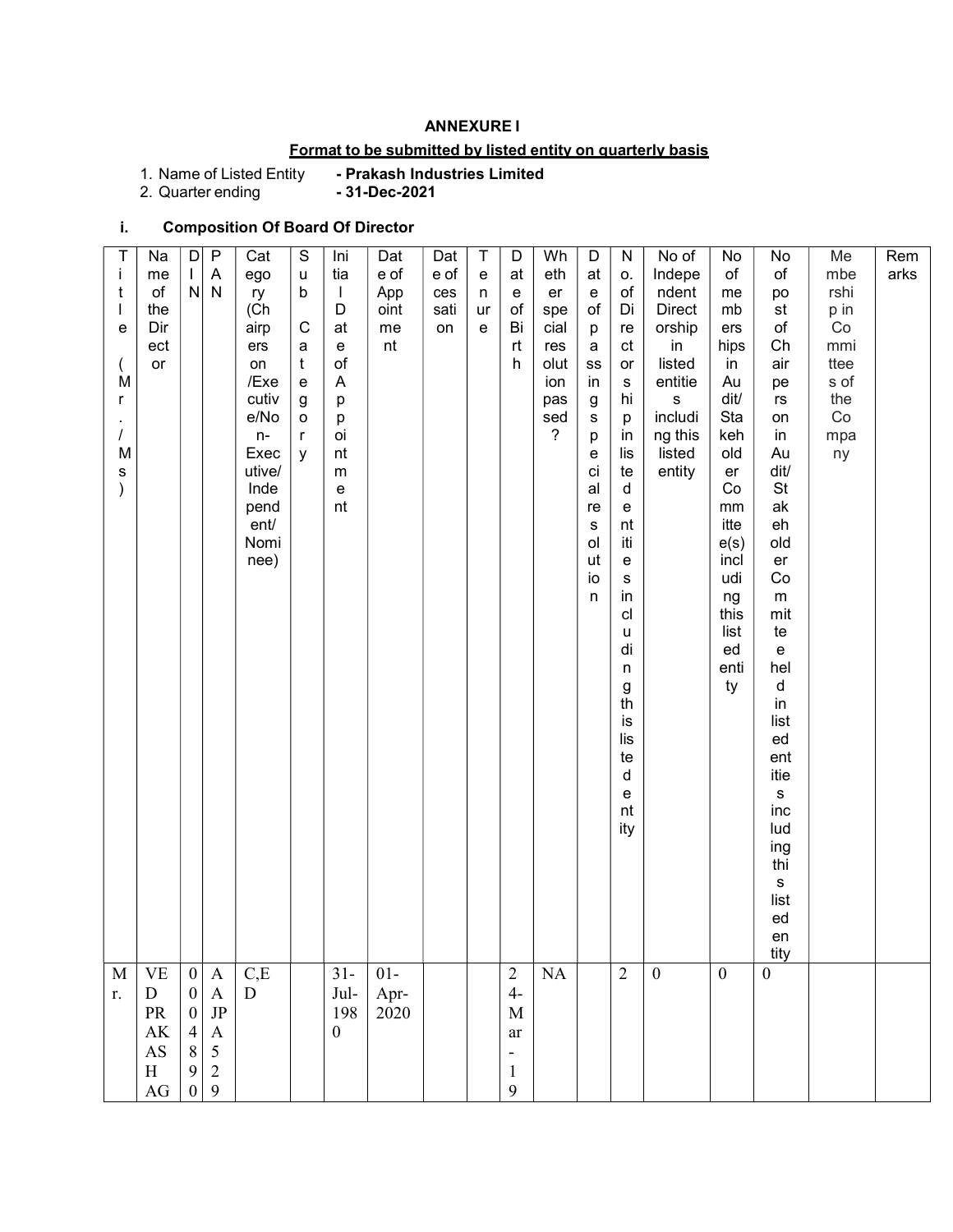|                   | ${\sf AR}$<br>W<br>${\rm AL}$                                                                                        | $\boldsymbol{7}$                                                                                                                  | $\sqrt{2}$<br>$\mathbf M$                                                                                                                                              |                            |                            |                                                       |                        |                                            |                            | 5<br>6                                                                                                                         |           |                |                  |                  |                  |                                 |  |
|-------------------|----------------------------------------------------------------------------------------------------------------------|-----------------------------------------------------------------------------------------------------------------------------------|------------------------------------------------------------------------------------------------------------------------------------------------------------------------|----------------------------|----------------------------|-------------------------------------------------------|------------------------|--------------------------------------------|----------------------------|--------------------------------------------------------------------------------------------------------------------------------|-----------|----------------|------------------|------------------|------------------|---------------------------------|--|
| M<br>r.           | $\rm{VI}$<br><b>KR</b><br>$\mathbf{A}$<br>$\mathbf M$<br>$\rm{AG}$<br>${\sf AR}$<br>W<br>${\rm AL}$                  | $\boldsymbol{0}$<br>$\boldsymbol{0}$<br>$\boldsymbol{0}$<br>5<br>$\overline{4}$<br>$\,1$<br>$\begin{array}{c} 2 \\ 5 \end{array}$ | $\mathbf{A}$<br>$\, {\bf B}$<br>$\mathbf U$<br>$\, {\bf P}$<br>$\mathbf A$<br>$\boldsymbol{7}$<br>$\mathbf{9}$<br>9<br>5<br>$\mathbf F$                                | $\mathop{\rm ED}\nolimits$ | $\mathbf M$<br>${\rm D}$   | $28 -$<br>Ma<br>$y-$<br>200<br>5                      | $01-$<br>Apr-<br>2021  |                                            |                            | $\boldsymbol{0}$<br>$4-$<br>${\bf D}$<br>$\rm ec$<br>-<br>$\mathbf{1}$<br>9<br>$\sqrt{ }$<br>8                                 | NA        | $\overline{2}$ | $\boldsymbol{0}$ | $\overline{3}$   | $\mathbf{0}$     | SC, RC                          |  |
| $\mathbf M$<br>r. | KA<br>$\rm NH$<br>$\mathbf{A}$<br>$\mathbf{A}\mathbf{G}$<br>${\sf AR}$<br>W<br>${\rm AL}$                            | $\overline{0}$<br>6<br>$\,8\,$<br>$\overline{8}$<br>5<br>$\frac{5}{2}$<br>9                                                       | $\mathbf{A}$<br>$\mathcal{O}$<br>$\mathbf T$<br>${\bf P}$<br>$\mathbf{A}$<br>$\mathfrak{Z}$<br>$\overline{9}$<br>$\sqrt{2}$<br>6<br>$\overline{N}$                     | ED                         | $\mathbf M$<br>$\mathbf D$ | $28 -$<br>Ma<br>$y-$<br>201<br>$\overline{4}$         | $01-$<br>Apr-<br>2019  |                                            |                            | $\sqrt{2}$<br>$2-$<br>$\mathcal{O}$<br>$\mathsf{ct}$<br>$\qquad \qquad \blacksquare$<br>$\mathbf{1}$<br>9<br>9<br>$\mathbf{1}$ | NA        | $\overline{2}$ | $\boldsymbol{0}$ | $\overline{2}$   | $\overline{0}$   | AC,SC                           |  |
| $\mathbf M$<br>r. | PA<br>$\rm NC$<br>HA<br>$\mathbf M$<br>LA<br>$\mathbf{L}$<br>GU<br>PT<br>$\boldsymbol{\mathsf{A}}$                   | $\boldsymbol{0}$<br>$\boldsymbol{0}$<br>$\boldsymbol{0}$<br>$\overline{4}$<br>$\,8\,$<br>$\,$ $\,$<br>6<br>$\,8\,$                | $\mathbf{A}$<br>$\mathsf{C}$<br>$\boldsymbol{\mathrm{H}}$<br>${\bf P}$<br>${\bf G}$<br>$\boldsymbol{7}$<br>$\boldsymbol{7}$<br>$\sqrt{2}$<br>$\mathbf{1}$<br>${\bf P}$ | $\mathop{\rm ED}\nolimits$ |                            | $07 -$<br>No<br>$\mathbf{V}$ –<br>201<br>$\mathbf{1}$ | $01 -$<br>Apr-<br>2021 | $18-$<br>De<br>$c-$<br>202<br>$\mathbf{1}$ |                            | $\boldsymbol{0}$<br>$5-$<br>$\mathbf{A}$<br>pr<br>$\overline{\phantom{a}}$<br>$\mathbf{1}$<br>9<br>5<br>$\mathbf{1}$           | <b>NA</b> | $\mathbf{1}$   | $\boldsymbol{0}$ | $\overline{2}$   | $\boldsymbol{0}$ | AC,SC<br>,RC                    |  |
| $\mathbf M$<br>r. | $\mathbf M$<br>AN<br>GI<br>$\rm LA$<br>$\mathbf{L}$<br>$\mathbf{PA}$<br>$\mathbf{RE}$<br>$\ensuremath{\text{EK}}$    | $\boldsymbol{0}$<br>$\mathbf{1}$<br>7<br>9<br>5<br>$\frac{9}{7}$<br>5                                                             | $\boldsymbol{\mathsf{A}}$<br>$\mathbf A$<br>$\boldsymbol{A}$<br>$\, {\bf P}$<br>$\, {\bf P}$<br>$\sqrt{2}$<br>$\mathbf 1$<br>$\,8\,$<br>5<br>$\rm K$                   | ED                         |                            | $21 -$<br>De<br>$c-$<br>202<br>$\mathbf{1}$           | $21 -$<br>Dec-<br>2021 |                                            |                            | $\mathbf{1}$<br>$0-$<br>M<br>ay<br>$\qquad \qquad \blacksquare$<br>$\mathbf{1}$<br>9<br>$\overline{4}$<br>5                    | NA        | $\mathbf{1}$   | $\boldsymbol{0}$ | $\boldsymbol{0}$ | $\boldsymbol{0}$ | <b>RMC</b>                      |  |
| $\mathbf M$<br>r. | Y <sub>O</sub><br>${\rm GI}$<br>ND<br>$\rm ER$<br>$\rm NA$<br>$\ensuremath{\mathsf{T}}\ensuremath{\mathsf{H}}$<br>CH | $\boldsymbol{0}$<br>$\begin{array}{c} 2 \\ 2 \\ 2 \\ 5 \end{array}$<br>$\mathbf{9}$<br>$\sqrt{6}$                                 | $\boldsymbol{\mathsf{A}}$<br>$\, {\bf B}$<br>$\mathbf L$<br>$\, {\bf P}$<br>$\mathsf C$<br>$\sqrt{5}$<br>$\sqrt{6}$                                                    | ID                         |                            | $14-$<br>No<br>$V -$<br>201<br>$\overline{3}$         | $01-$<br>Apr-<br>2019  |                                            | $\boldsymbol{9}$<br>$\tau$ | $\mathbf{1}$<br>$7-$<br>M<br>ar<br>$\overline{\phantom{a}}$<br>$\mathbf{1}$<br>$\mathbf{9}$                                    | NA        | $\mathbf{1}$   | $\mathbf{1}$     | $\mathbf{1}$     | $\mathbf{1}$     | AC,N<br>$\mathbb{R}\mathcal{C}$ |  |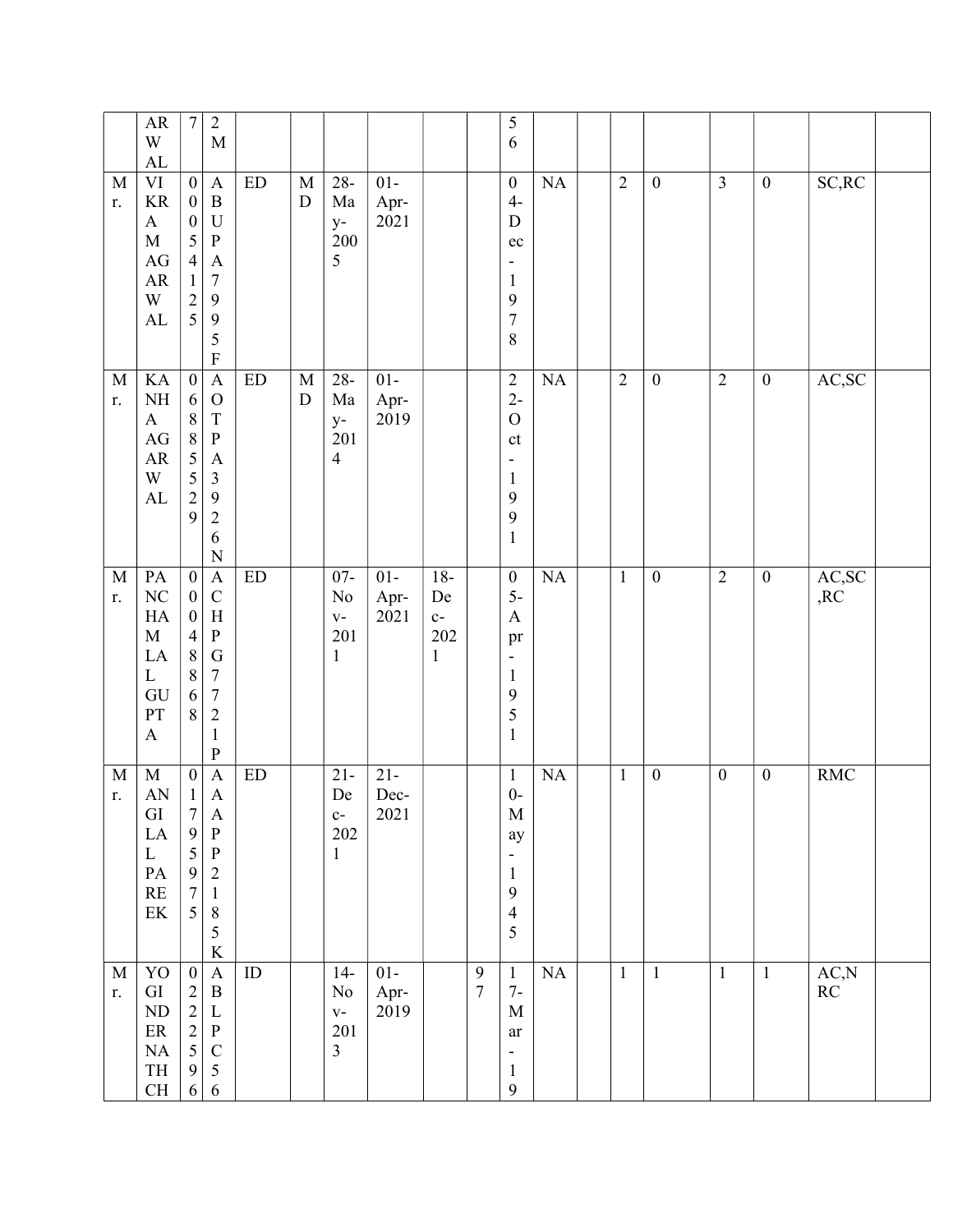|                                                               | ${\rm U}{\rm G}$<br>$\, {\rm H}$                                                                                                                                | $\mathbf{1}$                                                                                                                                      | $\boldsymbol{7}$<br>$\mathbf 1$<br>${\bf R}$                                                                                                                                               |                 |                                                                      |                        |                                    | 5<br>$\boldsymbol{0}$                                                                                              |                        |                |                |                  |                  |                                  |  |
|---------------------------------------------------------------|-----------------------------------------------------------------------------------------------------------------------------------------------------------------|---------------------------------------------------------------------------------------------------------------------------------------------------|--------------------------------------------------------------------------------------------------------------------------------------------------------------------------------------------|-----------------|----------------------------------------------------------------------|------------------------|------------------------------------|--------------------------------------------------------------------------------------------------------------------|------------------------|----------------|----------------|------------------|------------------|----------------------------------|--|
| M<br>r.                                                       | $\mathbf M$<br>$\boldsymbol{\mathrm{A}}$<br>$\ensuremath{\mathsf{MR}}\xspace$<br>${\rm AJ}$<br>$\rm{AG}$<br>${\sf AR}$<br>$\ensuremath{\text{W}}$<br>${\rm AL}$ | $\boldsymbol{0}$<br>$\boldsymbol{0}$<br>$\mathbf{1}$<br>$\,8\,$<br>$\boldsymbol{0}$<br>6<br>$\boldsymbol{7}$<br>$\mathbf{1}$                      | $\mathbf A$<br>$\mathbf{A}$<br>$\mathbf F$<br>$\, {\bf p}$<br>$\mathbf{A}$<br>$\mathbf{1}$<br>$\boldsymbol{0}$<br>$\boldsymbol{0}$<br>$\overline{4}$<br>$\overline{P}$                     | ID              | $14-$<br>No<br>$\mathbf{V}$ –<br>201<br>3                            | $01-$<br>Apr-<br>2019  | $\overline{9}$<br>$\overline{7}$   | $\boldsymbol{0}$<br>$7-$<br>$_{\mathrm{Ja}}$<br>$n-$<br>$\mathbf{1}$<br>9<br>5<br>8                                | NA                     | $\mathbf{1}$   | $\mathbf{1}$   | $\mathbf{1}$     | $\boldsymbol{0}$ | AC, N<br>$\mathbb{R}\mathcal{C}$ |  |
| $\mathbf M$<br>$\mathbf{r}\mathbf{s}$<br>$\ddot{\phantom{0}}$ | PU<br><b>RN</b><br>$\rm IM$<br>$\mathbf{A}$<br>GU<br>PT<br>$\boldsymbol{\mathsf{A}}$                                                                            | $\overline{0}$<br>6<br>$\,8\,$<br>$\,8\,$<br>$\overline{5}$<br>$\overline{7}$<br>$\overline{\mathbf{3}}$<br>8                                     | $\overline{A}$<br>${\bf G}$<br>$\mathbf Y$<br>${\bf P}$<br>$\mathbf G$<br>$\sqrt{5}$<br>$\overline{4}$<br>$\boldsymbol{7}$<br>$\sqrt{2}$<br>$\overline{C}$                                 | $\overline{ID}$ | $28 -$<br>Ma<br>$y-$<br>201<br>$\overline{4}$                        | $01-$<br>Apr-<br>2019  | $\mathbf{9}$<br>$\mathbf 1$        | $\mathbf{1}$<br>$9-$<br>$\mathbf O$<br>$\mathsf{ct}$<br>$\overline{\phantom{0}}$<br>$\mathbf{1}$<br>9<br>8<br>3    | $\overline{\text{NA}}$ | $\mathbf{1}$   | $\overline{1}$ | $\overline{2}$   | $\mathbf{1}$     | AC,SC<br>$,\!\!{\rm NRC}$        |  |
| $\mathbf M$<br>r.                                             | <b>SA</b><br><b>TIS</b><br>H<br>$\operatorname{CH}$<br>AN<br>$\rm DE$<br>${\bf R}$<br>$\rm GO$<br>SA<br>$\hbox{IN}$                                             | $\boldsymbol{0}$<br>$\,8\,$<br>$\sqrt{2}$<br>$\boldsymbol{0}$<br>$\begin{smallmatrix}2\\1\end{smallmatrix}$<br>$\overline{3}$<br>$\boldsymbol{0}$ | $\boldsymbol{\mathsf{A}}$<br>$\boldsymbol{\mathsf{A}}$<br>$\boldsymbol{\mathrm{H}}$<br>${\bf P}$<br>$\mathbf G$<br>$\mathbf{9}$<br>$\,8\,$<br>$\sqrt{2}$<br>$\overline{4}$<br>$\, {\bf B}$ | ${\rm ID}$      | $13 -$<br>Au<br>$g-$<br>201<br>8                                     | $13-$<br>Aug-<br>2018  | $\overline{4}$<br>$\boldsymbol{0}$ | $\mathbf{1}$<br>$7-$<br>$\mathrm{Ju}$<br>$\mathbf{1}$<br>$\mathbf{1}$<br>$\boldsymbol{9}$<br>5<br>$\mathbf{1}$     | NA                     | $\overline{2}$ | $\sqrt{2}$     | $\mathbf{1}$     | $\boldsymbol{0}$ | AC, R<br>${\bf C}$               |  |
| $\mathbf M$<br>r.                                             | <b>SU</b><br>$\rm NI$<br>$\mathbf L$<br>$\rm KU$<br>$\mathbf M$<br>${\sf AR}$                                                                                   | $\boldsymbol{0}$<br>$8\,$<br>$\boldsymbol{0}$<br>$\overline{4}$<br>$\boldsymbol{7}$<br>$\overline{4}$<br>$8\,$<br>$\overline{2}$                  | $\mathbf{A}$<br>$\, {\bf P}$<br>E<br>${\bf P}$<br>$\bf K$<br>$\overline{4}$<br>$\overline{4}$<br>$\overline{9}$<br>$\overline{c}$<br>$\, {\bf B}$                                          | ID              | $04 -$<br>Feb<br>$\overline{\phantom{0}}$<br>202<br>$\boldsymbol{0}$ | $04 -$<br>Feb-<br>2020 | $\sqrt{2}$<br>$\overline{2}$       | $\mathbf{1}$<br>$6-$<br>A<br>$\mathbf u$<br>$g-$<br>$\mathbf{1}$<br>9<br>$\overline{7}$<br>$\overline{\mathbf{3}}$ | NA                     | $\mathbf{1}$   | $\mathbf{1}$   | $\boldsymbol{0}$ | $\boldsymbol{0}$ |                                  |  |

| Company Remarks             |     |
|-----------------------------|-----|
| Whether Regular chairperson | Yes |
| appointed                   |     |
| Whether Chairperson is      | Yes |
| related to MD or CEO        |     |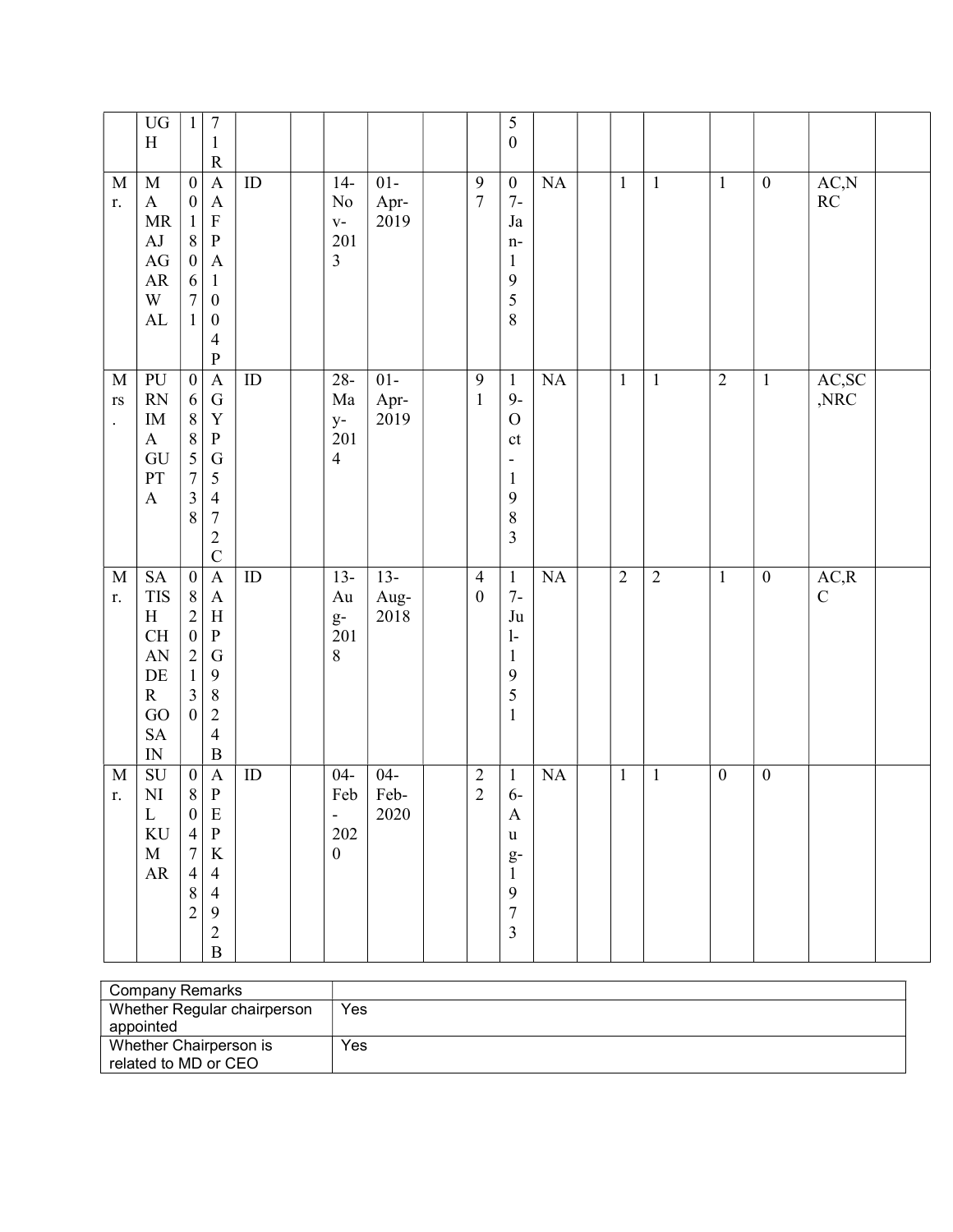# ii. Composition of Committees

## a. Audit Committee

| Sr.<br>No.     | Name of the Director          | Category | Chairperson/Membership | Appointment<br>Date | <b>Cessation Date</b> |
|----------------|-------------------------------|----------|------------------------|---------------------|-----------------------|
|                | YOGINDER NATH<br><b>CHUGH</b> | ID       | Chairperson            | 14-Nov-2013         |                       |
| $\overline{2}$ | <b>MAMRAJ AGARWAL</b>         | ID       | Member                 | 14-Nov-2013         |                       |
| 3              | PURNIMA GUPTA                 | ID       | Member                 | 28-May-2014         |                       |
| $\overline{4}$ | PANCHAM LAL GUPTA             | ED       | Member                 | 17-Oct-2017         | 18-Dec-2021           |
|                | <b>SATISH CHANDER</b>         | ID       | Member                 | 23-Dec-2019         |                       |
|                | <b>GOSAIN</b>                 |          |                        |                     |                       |
| 6              | KANHA AGARWAL                 | ED       | Member                 | 21-Dec-2021         |                       |

| Company Remarks          |     |
|--------------------------|-----|
| <b>Whether Permanent</b> | Yes |
| chairperson appointed    |     |

## b. Stakeholders Relationship Committee

| Sr.<br>No. | Name of the Director        | Category | Chairperson/Membership | Appointment<br>Date | <b>Cessation Date</b> |
|------------|-----------------------------|----------|------------------------|---------------------|-----------------------|
|            | PURNIMA GUPTA               | ID       | Chairperson            | 17-Oct-2017         |                       |
|            | PANCHAM LAL<br><b>GUPTA</b> | ED       | Member                 | $17-Oct-2017$       | 18-Dec-2021           |
|            | KANHA AGARWAL               | ED       | Member                 | $31-Aug-2020$       |                       |
|            | <b>VIKRAM AGARWAL</b>       | ED       | Member                 | 21-Dec-2021         |                       |

| Remarks<br>' ompany: ت |     |
|------------------------|-----|
| Whether<br>Permanent   | Yes |
| chairperson appointed  |     |

#### c. Risk Management Committee

| Sr.<br>No. | Name of the Director    | Category | Chairperson/Membership | Appointment<br>Date | <b>Cessation Date</b> |
|------------|-------------------------|----------|------------------------|---------------------|-----------------------|
|            | <b>VIKRAM AGARWAL</b>   | ED       | Chairperson            | $14-Nov-2014$       |                       |
|            | PANCHAM LAL GUPTA       | ED       | Member                 | $14-Nov-2014$       | 18-Dec-2021           |
|            | <b>SATISH CHANDER</b>   | ID       | Member                 | $16$ -Jun-2021      |                       |
|            | <b>GOSAIN</b>           |          |                        |                     |                       |
|            | <b>MANGI LAL PAREEK</b> | ED       | Member                 | $21 - Dec-2021$     |                       |

| ' ompanyد<br>≺emarks       |     |
|----------------------------|-----|
| Whether,<br>Permanent      | Yes |
| appointed •<br>chairperson |     |

## d. Nomination and Remuneration Committee

| Sr. | Name of the Director  | Category | Chairperson/Membership | Appointment    | <b>Cessation Date</b> |
|-----|-----------------------|----------|------------------------|----------------|-----------------------|
| No. |                       |          |                        | Date           |                       |
|     | YOGINDER NATH         | ID       | Chairperson            | $14-Nov-2013$  |                       |
|     | <b>CHUGH</b>          |          |                        |                |                       |
|     | <b>MAMRAJ AGARWAL</b> | ID       | Member                 | 17-Oct- $2017$ |                       |
|     | PURNIMA GUPTA         | ID       | Member                 | $10$ -Jul-2018 |                       |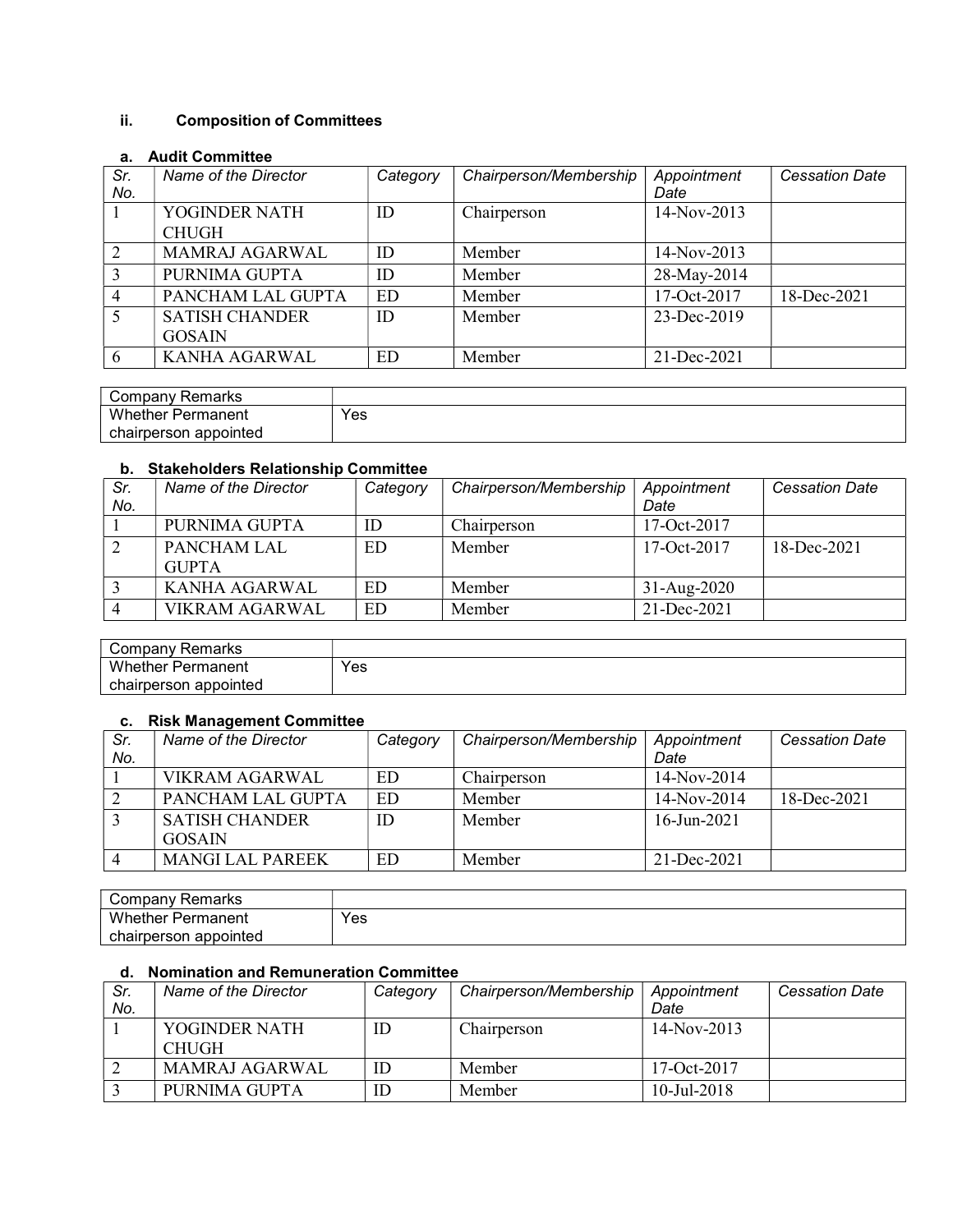| Company Remarks       |     |
|-----------------------|-----|
| Whether<br>Permanent  | Yes |
| chairperson appointed |     |

## iii. Meeting of Board of Directors

| Date(s) of Meeting<br>(if any) in the<br>previous quarter | Date(s) of Meeting<br>(if any) in the<br>relevant quarter | Whether<br>requirement of<br>Quorum met | Number of<br>Directors present | <b>Number of Independent</b><br>Directors present |
|-----------------------------------------------------------|-----------------------------------------------------------|-----------------------------------------|--------------------------------|---------------------------------------------------|
| $06$ -Aug-2021                                            | $25-Oct-2021$                                             | Yes                                     |                                |                                                   |
|                                                           | $21 - Dec-2021$                                           | Yes                                     |                                |                                                   |

| Company Remarks               |    |
|-------------------------------|----|
| Maximum gap between any       | 79 |
| two consecutive (in number of |    |
| days)                         |    |

# iv. Meeting of Committees

| Name of the<br><b>Committee</b> | Date(s) of<br>meeting during<br>of the committee<br>in the previous<br>quarter | Date(s) of<br>meeting of the<br>committee in the<br>relevant quarter | <b>Whether</b><br>requirement<br>of Quorum<br>met (Yes/No) | Number of<br><b>Directors</b><br>present | <b>Number of</b><br>independent<br>directors<br>present |
|---------------------------------|--------------------------------------------------------------------------------|----------------------------------------------------------------------|------------------------------------------------------------|------------------------------------------|---------------------------------------------------------|
| <b>Audit Committee</b>          | 06-Aug-2021                                                                    |                                                                      | Yes                                                        | 5                                        | $\overline{4}$                                          |
| Audit Committee                 |                                                                                | 25-Oct-2021                                                          | Yes                                                        | 5                                        | 4                                                       |
| <b>Stakeholders</b>             | 10-Jul-2021                                                                    |                                                                      | Yes                                                        | 3                                        |                                                         |
| Relationship                    |                                                                                |                                                                      |                                                            |                                          |                                                         |
| Committee                       |                                                                                |                                                                      |                                                            |                                          |                                                         |
| <b>Stakeholders</b>             |                                                                                | 09-Oct-2021                                                          | Yes                                                        | 3                                        |                                                         |
| Relationship                    |                                                                                |                                                                      |                                                            |                                          |                                                         |
| Committee                       |                                                                                |                                                                      |                                                            |                                          |                                                         |
| Nomination &                    |                                                                                | 21-Dec-2021                                                          | Yes                                                        | 3                                        | 3                                                       |
| Remuneration                    |                                                                                |                                                                      |                                                            |                                          |                                                         |
| Committee                       |                                                                                |                                                                      |                                                            |                                          |                                                         |

| Company Remarks               |    |
|-------------------------------|----|
| Maximum gap between any       | 79 |
| two consecutive (in number of |    |
| days) [Only for Audit         |    |
| Committeel                    |    |

# v. Related Party Transactions

| Subiect                                            | <b>Compliance status</b><br>(Yes/No/NA) | Remark |
|----------------------------------------------------|-----------------------------------------|--------|
| Whether prior approval of audit committee obtained | <b>Yes</b>                              |        |